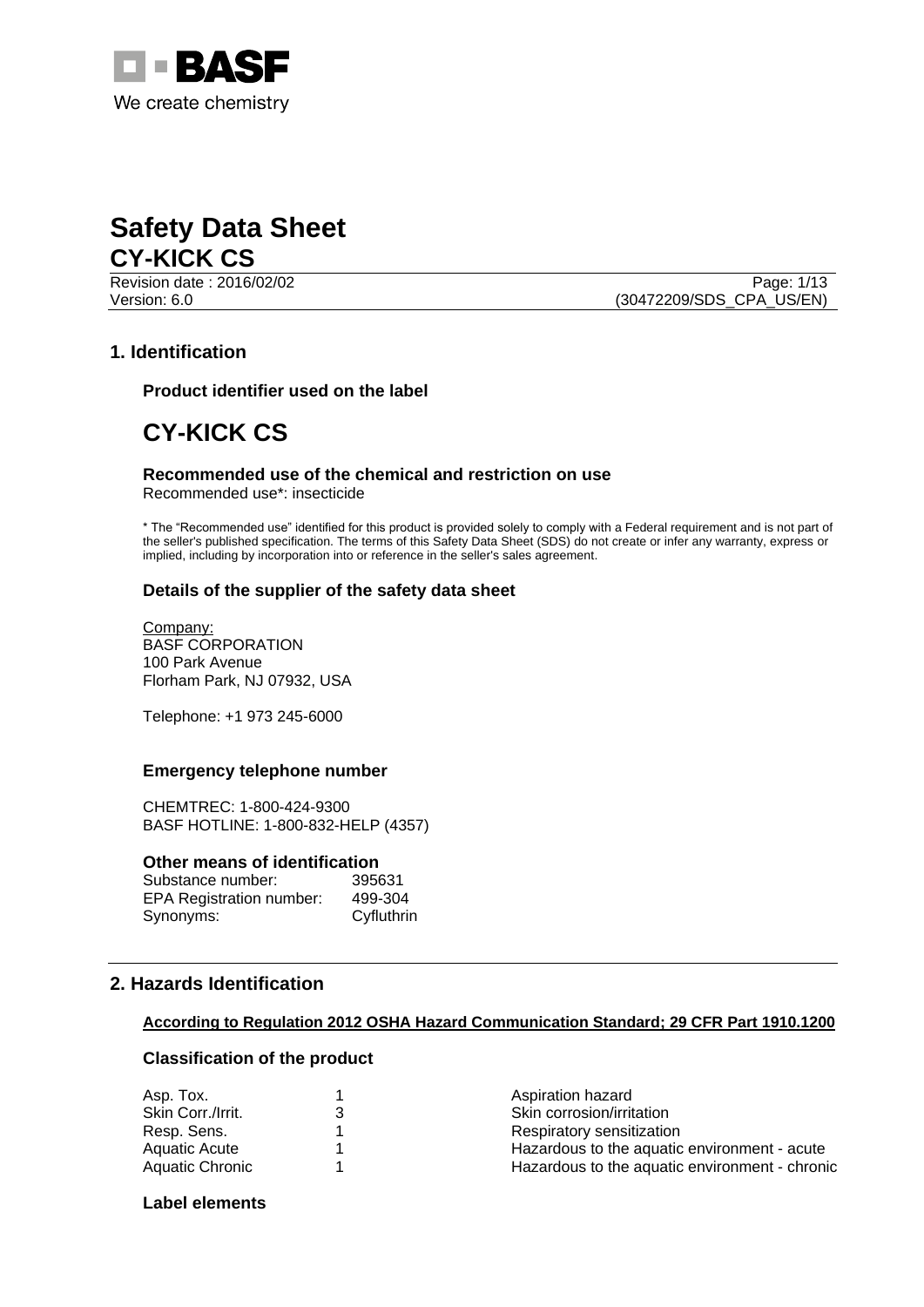Revision date : 2016/02/02 Page: 2/13

Version: 6.0 **(30472209/SDS\_CPA\_US/EN)** 

Pictogram: Signal Word: **Danger** Hazard Statement: H316 Causes mild skin irritation. H334 May cause allergy or asthma symptoms or breathing difficulties if inhaled. H304 May be fatal if swallowed and enters airways. H400 Very toxic to aquatic life. H410 Very toxic to aquatic life with long lasting effects. Precautionary Statements (Prevention): P271 Use only outdoors or in a well-ventilated area. P273 Avoid release to the environment. P260 Do not breathe mist or vapour. P261 **Avoid breathing vapours.** P284 **In case of inadequate ventilation wear respiratory protection.** P270 Do not eat, drink or smoke when using this product. P264 Wash with plenty of water and soap thoroughly after handling. Precautionary Statements (Response): P304 + P340 IF INHALED: Remove person to fresh air and keep comfortable for breathing. P311 Call a POISON CENTER or doctor/physician. P301 + P310 IF SWALLOWED: Immediately call a POISON CENTER or doctor/physician. P330 Rinse mouth.<br>P391 Collect spillac P391 Collect spillage.<br>
P331 Do NOT induce Do NOT induce vomiting. Precautionary Statements (Storage): P403 + P233 Store in a well-ventilated place. Keep container tightly closed. P405 Store locked up. Precautionary Statements (Disposal):

P501 Dispose of contents/container to hazardous or special waste collection point.

# **Hazards not otherwise classified**

Labeling of special preparations (GHS):

CONTAINS ISOCYANATES. INHALATION OF ISOCYANATE MISTS OR VAPORS MAY CAUSE RESPIRATORY IRRITATION, BREATHLESSNESS, CHEST DISCOMFORT AND REDUCED PULMONARY FUNCTION. OVEREXPOSURE WELL ABOVE THE PEL MAY RESULT IN BRONCHITIS, BRONCHIAL SPASMS AND PULMONARY EDEMA. LONG-TERM EXPOSURE TO ISOCYANATES HAS BEEN REPORTED TO CAUSE LUNG DAMAGE, INCLUDING REDUCED LUNG FUNCTION WHICH MAY BE PERMANENT. ACUTE OR CHRONIC OVEREXPOSURE TO ISOCYANATES MAY CAUSE SENSITIZATION IN SOME INDIVIDUALS, RESULTING IN ALLERGIC RESPIRATORY REACTIONS INCLUDING WHEEZING, SHORTNESS OF BREATH AND DIFFICULTY BREATHING. ANIMAL TESTS INDICATE THAT SKIN CONTACT MAY PLAY A ROLE IN CAUSING RESPIRATORY SENSITIZATION.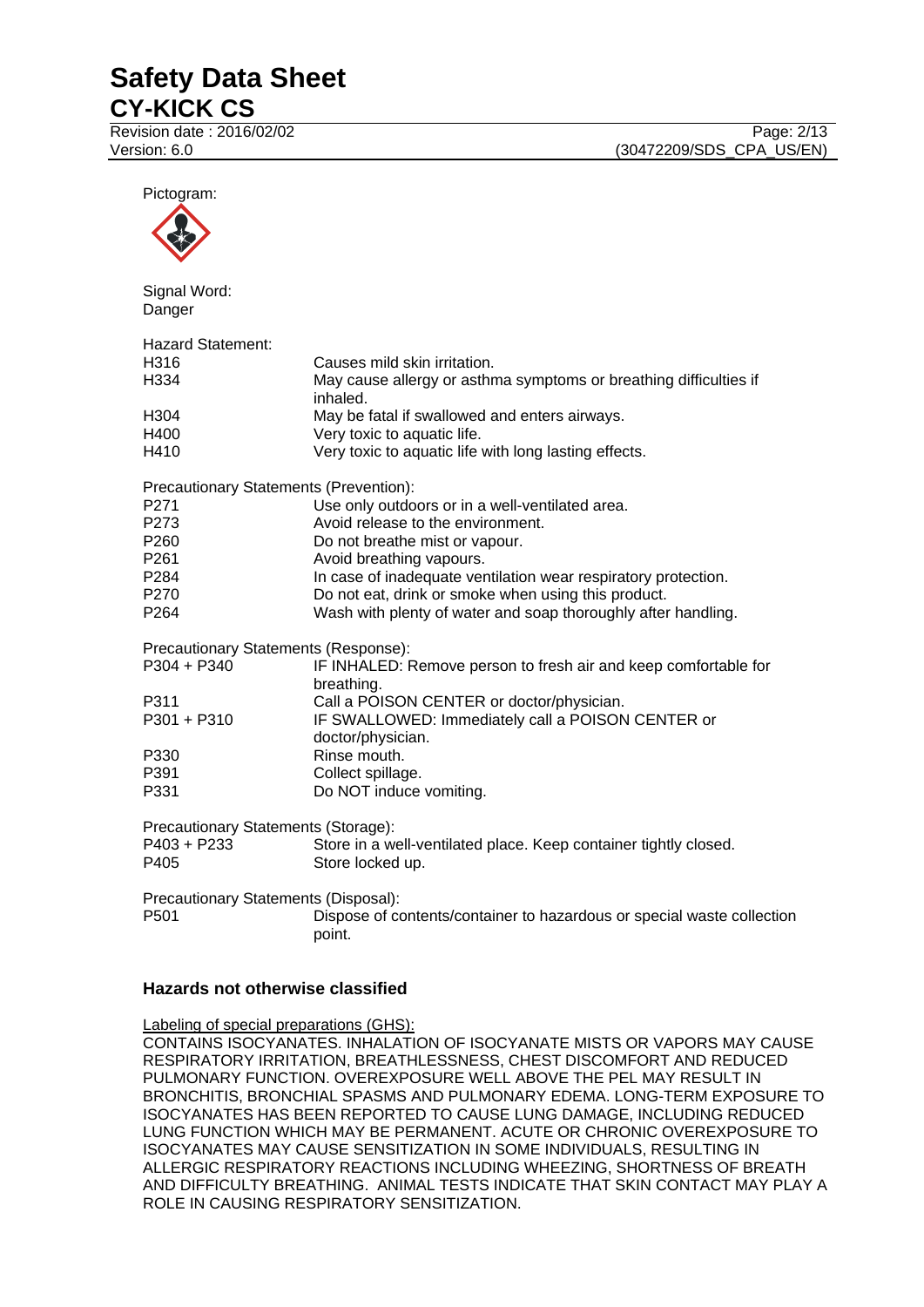Revision date : 2016/02/02 Version: 6.0 **(30472209/SDS\_CPA\_US/EN)** 

Persons already sensitised to diisocyanates may develop allergic reactions when using this product. Persons suffering from asthma, eczema or skin problems should avoid contact, including dermal contact, with this product. This product should not be used under conditions of poor ventilation unless a protective mask with an appropriate gas filter (i.e. type A1 according to standard EN 14387) is used.

May produce an allergic reaction. Contains: P-MDI, 3,5,7-Triaza-1-azoniatricyclo[3.3.1.13,7]decane, 1-(3-chloro-2-propenyl)-, chloride

# **According to Regulation 1994 OSHA Hazard Communication Standard; 29 CFR Part 1910.1200**

# **Emergency overview**

CAUTION: KEEP OUT OF REACH OF CHILDREN. KEEP OUT OF REACH OF DOMESTIC ANIMALS. HARMFUL IF ABSORBED THROUGH SKIN. Avoid contact with the skin, eyes and clothing. Wash thoroughly after handling.

# **3. Composition / Information on Ingredients**

# **According to Regulation 2012 OSHA Hazard Communication Standard; 29 CFR Part 1910.1200**

| <b>CAS Number</b>       | Weight %              | <b>Chemical name</b>                                               |
|-------------------------|-----------------------|--------------------------------------------------------------------|
| 63393-96-4              | $< 0.1\%$             | Quaternary ammonium compounds, tri-C8-10-alkylmethyl,<br>chlorides |
| 68359-37-5<br>9016-87-9 | $6.0 \%$<br>$< 1.0\%$ | Cyfluthrin<br>P-MDI                                                |

# **4. First-Aid Measures**

# **Description of first aid measures**

# **General advice:**

First aid personnel should pay attention to their own safety. If the patient is likely to become unconscious, place and transport in stable sideways position (recovery position). Immediately remove contaminated clothing.

# **If inhaled:**

Keep patient calm, remove to fresh air, seek medical attention.

# **If on skin:**

Immediately wash thoroughly with soap and water, seek medical attention.

# **If in eyes:**

Wash affected eyes for at least 15 minutes under running water with eyelids held open.

# **If swallowed:**

Immediately rinse mouth and then drink 200-300 ml of water, seek medical attention. Do not induce vomiting due to aspiration hazard.

# **Most important symptoms and effects, both acute and delayed**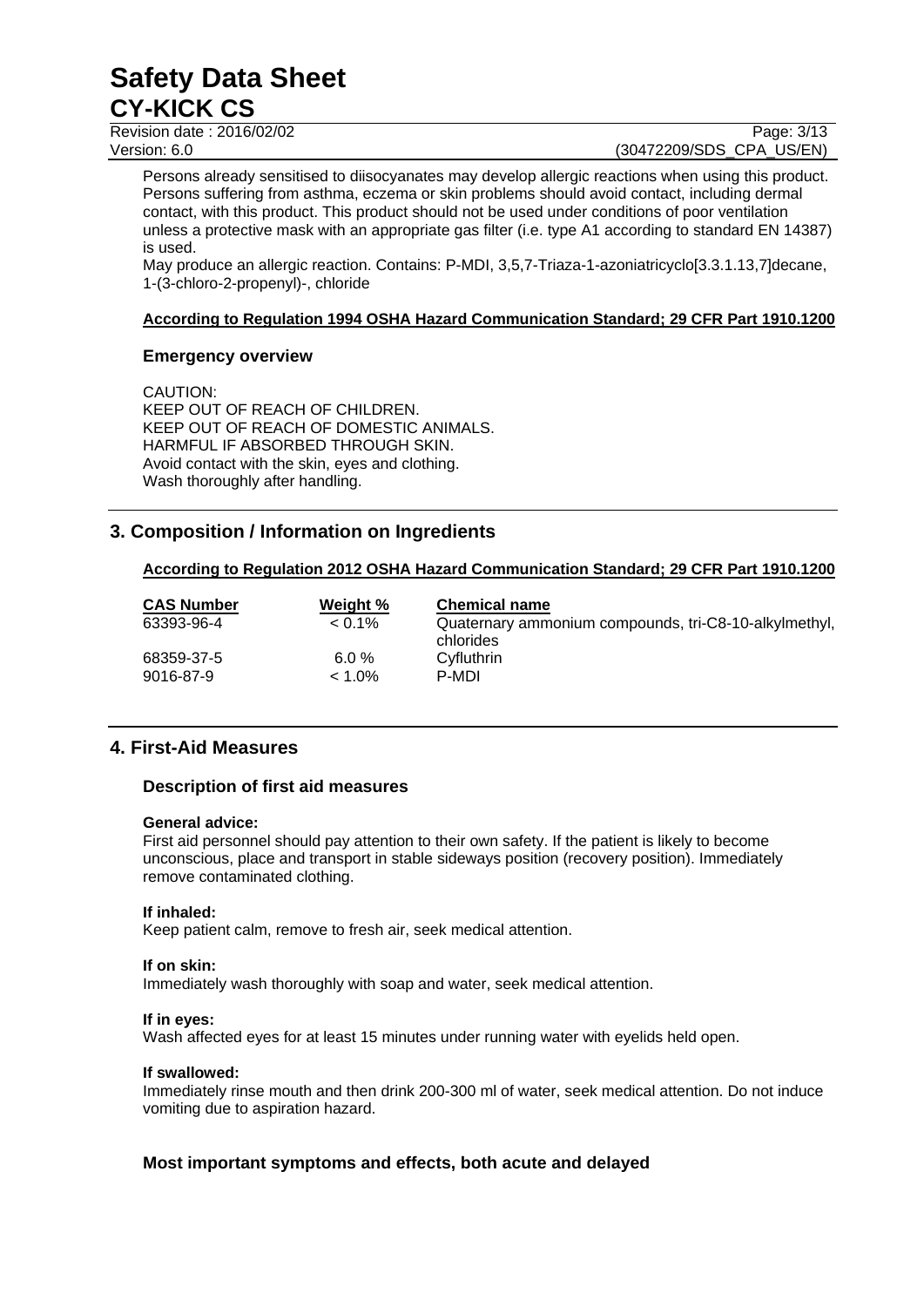Revision date : 2016/02/02 Page: 4/13 Version: 6.0 **(30472209/SDS\_CPA\_US/EN)** 

Symptoms: The most important known symptoms and effects are described in the labelling (see section 2) and/or in section 11., Further important symptoms and effects are so far not known. Hazards: Vomiting may cause aspiration pneumonia due to the ingredients.

# **Indication of any immediate medical attention and special treatment needed**

Note to physician

Treatment: Treat according to symptoms (decontamination, vital functions), no known specific antidote.

# **5. Fire-Fighting Measures**

# **Extinguishing media**

Suitable extinguishing media: foam, dry powder, carbon dioxide, water spray

# **Special hazards arising from the substance or mixture**

Hazards during fire-fighting: carbon monoxide, carbon dioxide, nitrogen dioxide, nitrogen oxide, Hydrogen chloride, hydrogen fluoride, halogenated hydrocarbons, hydrocarbons If product is heated above decomposition temperature, toxic vapours will be released. The substances/groups of substances mentioned can be released in case of fire.

# **Advice for fire-fighters**

Protective equipment for fire-fighting: Firefighters should be equipped with self-contained breathing apparatus and turn-out gear.

# **Further information:**

Evacuate area of all unnecessary personnel. Contain contaminated water/firefighting water. Do not allow to enter drains or waterways.

# **6. Accidental release measures**

# **Personal precautions, protective equipment and emergency procedures**

Take appropriate protective measures. Clear area. Shut off source of leak only under safe conditions. Extinguish sources of ignition nearby and downwind. Ensure adequate ventilation. Wear suitable personal protective clothing and equipment.

# **Environmental precautions**

Do not discharge into the subsoil/soil. Do not discharge into drains/surface waters/groundwater. Contain contaminated water/firefighting water. A spill of or in excess of the reportable quantity requires notification to state, local and national emergency authorities. This product is regulated by CERCLA ('Superfund').

# **Methods and material for containment and cleaning up**

Dike spillage. Pick up with suitable absorbent material. Spilled substance/product should be recovered and applied according to label rates whenever possible. If application of spilled substance/product is not possible, then spills should be contained, solidified, and placed in suitable containers for disposal. After decontamination, spill area can be washed with water. Collect wash water for approved disposal.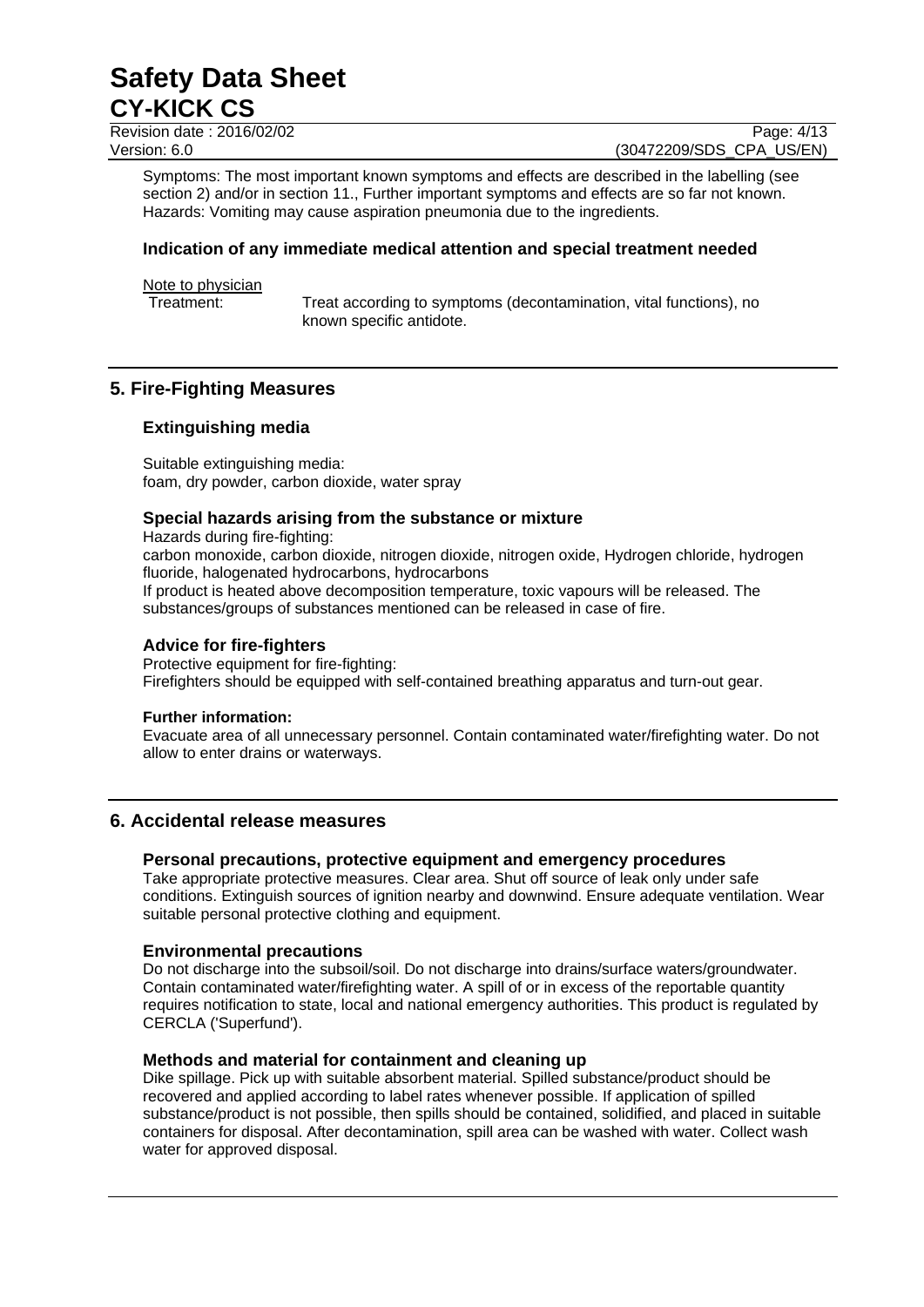Revision date : 2016/02/02 Page: 5/13

# **7. Handling and Storage**

# **Precautions for safe handling**

RECOMMENDATIONS ARE FOR MANUFACTURING, COMMERCIAL BLENDING, AND PACKAGING WORKERS. PESTICIDE APPLICATORS & WORKERS must refer to the Product Label and Directions for Use attached to the product. Provide good ventilation of working area (local exhaust ventilation if necessary). Keep away from sources of ignition - No smoking. Keep container tightly sealed. Protect against heat. Handle and open container with care. Do not open until ready to use. Once container is opened, content should be used as soon as possible. Provide means for controlling leaks and spills. Follow label warnings even after container is emptied. The substance/ product may be handled only by appropriately trained personnel. Avoid all direct contact with the substance/product. Avoid contact with the skin, eyes and clothing. Avoid inhalation of dusts/mists/vapours. Wear suitable personal protective clothing and equipment.

#### Protection against fire and explosion:

The relevant fire protection measures should be noted. Fire extinguishers should be kept handy. Avoid all sources of ignition: heat, sparks, open flame. Avoid extreme heat. Ground all transfer equipment properly to prevent electrostatic discharge. Electrostatic discharge may cause ignition.

# **Conditions for safe storage, including any incompatibilities**

Segregate from incompatible substances. Segregate from foods and animal feeds. Segregate from textiles and similar materials.

Further information on storage conditions: Keep only in the original container in a cool, dry, wellventilated place away from ignition sources, heat or flame. Protect containers from physical damage. Protect against contamination. The authority permits and storage regulations must be observed.

# Storage stability:

May be kept indefinitely if stored properly. If an expiry date is mentioned on the packaging/label this takes priority over the statements on storage duration in this safety data sheet.

# **8. Exposure Controls/Personal Protection**

# **Users of a pesticidal product should refer to the product label for personal protective equipment requirements.**

No occupational exposure limits known.

# **Advice on system design:**

Whenever possible, engineering controls should be used to minimize the need for personal protective equipment.

# **Personal protective equipment**

# **RECOMMENDATIONS FOR MANUFACTURING, COMMERCIAL BLENDING, AND PACKAGING WORKERS:**

# **Respiratory protection:**

Wear respiratory protection if ventilation is inadequate. Wear a NIOSH-certified (or equivalent) organic vapour/particulate respirator. For situations where the airborne concentrations may exceed the level for which an air purifying respirator is effective, or where the levels are unknown or Immediately Dangerous to Life or Health (IDLH), use NIOSH-certified full facepiece pressure demand self-contained breathing apparatus (SCBA) or a full facepiece pressure demand supplied-air respirator (SAR) with escape provisions.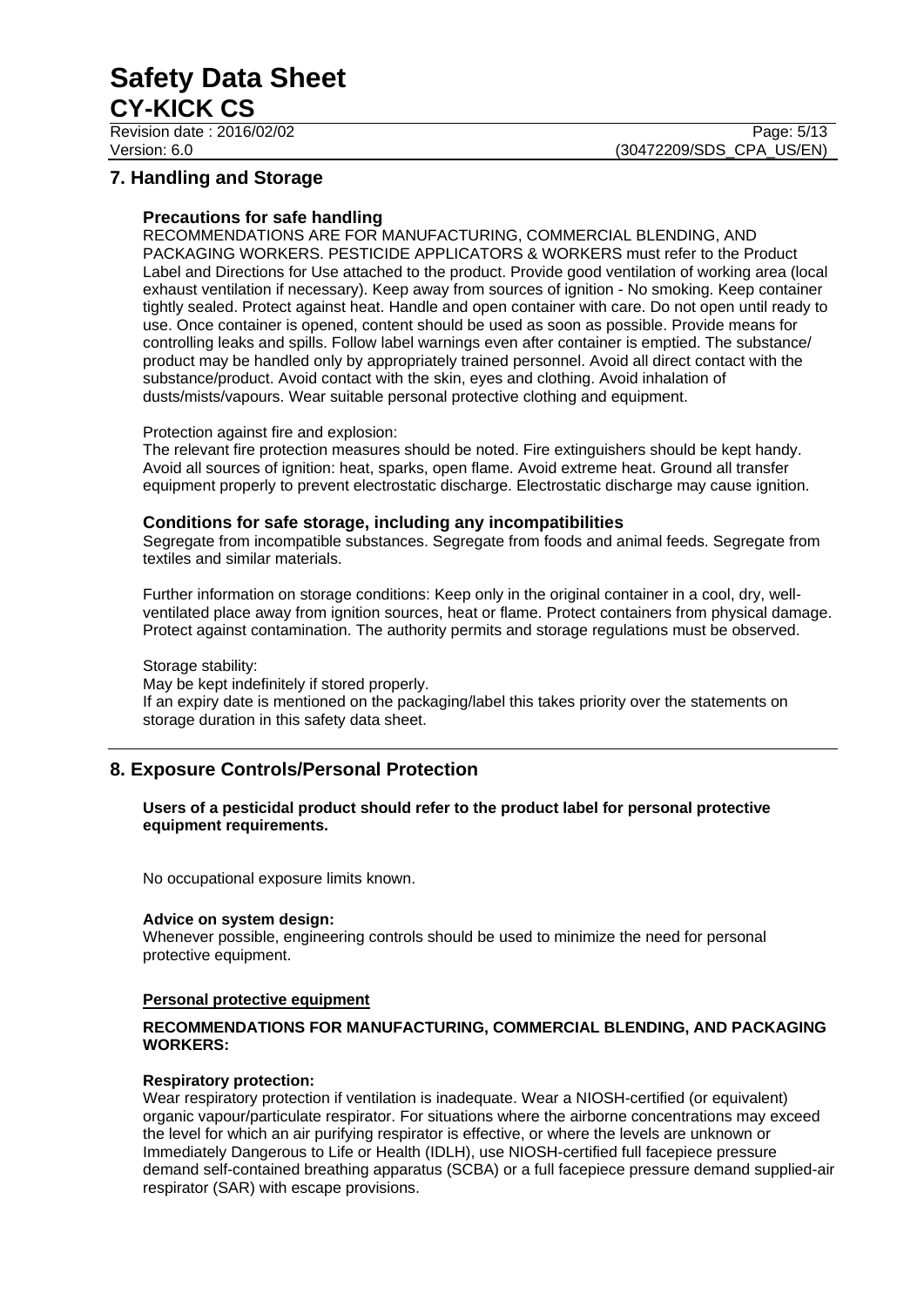Revision date : 2016/02/02

Version: 6.0 (30472209/SDS\_CPA\_US/EN)

#### **Hand protection:**

Chemical resistant protective gloves, Protective glove selection must be based on the user's assessment of the workplace hazards.

#### **Eye protection:**

Safety glasses with side-shields. Tightly fitting safety goggles (chemical goggles). Wear face shield if splashing hazard exists.

#### **Body protection:**

Body protection must be chosen depending on activity and possible exposure, e.g. head protection, apron, protective boots, chemical-protection suit.

#### **General safety and hygiene measures:**

RECOMMENDATIONS FOR MANUFACTURING, COMMERCIAL BLENDING, AND PACKAGING WORKERS Wear long sleeved work shirt and long work pants in addition to other stated personal protective equipment. Work place should be equipped with a shower and an eye wash. Handle in accordance with good industrial hygiene and safety practice. Personal protective equipment should be decontaminated prior to reuse. Gloves must be inspected regularly and prior to each use. Replace if necessary (e.g. pinhole leaks). Take off immediately all contaminated clothing. Store work clothing separately. Hands and/or face should be washed before breaks and at the end of the shift. No eating, drinking, smoking or tobacco use at the place of work. Keep away from food, drink and animal feeding stuffs.

# **9. Physical and Chemical Properties**

| Form:                  | suspension                                                      |
|------------------------|-----------------------------------------------------------------|
| Odour:                 | characteristic                                                  |
| Odour threshold:       | Not determined due to respiratory tract sensitizing properties. |
| Colour:                | yellow                                                          |
| pH value:              | approx. 7 - 9                                                   |
|                        | (21 °C)                                                         |
| Freezing point:        | approx. 0 °C                                                    |
|                        | Information applies to the solvent.                             |
| Boiling point:         | approx. 100 °C                                                  |
|                        | Information applies to the solvent.                             |
| Flash point:           | No flash point - Measurement made                               |
|                        | up to the boiling point.                                        |
| Lower explosion limit: | As a result of our experience with this                         |
|                        | product and our knowledge of its                                |
|                        | composition we do not expect any                                |
|                        | hazard as long as the product is used                           |
|                        | appropriately and in accordance with                            |
|                        | the intended use.                                               |
| Upper explosion limit: | As a result of our experience with this                         |
|                        | product and our knowledge of its                                |
|                        | composition we do not expect any                                |
|                        | hazard as long as the product is used                           |
|                        | appropriately and in accordance with                            |
|                        | the intended use.                                               |
| Autoignition:          | Based on the water content the                                  |
|                        | product does not ignite.                                        |
| Vapour pressure:       | approx. 23 hPa                                                  |
|                        | (20 °C)                                                         |
|                        | Information applies to the solvent.                             |
| Density:               | approx. 0.96 g/cm3                                              |
|                        | (20 °C)                                                         |
| Vapour density:        | not applicable                                                  |
|                        |                                                                 |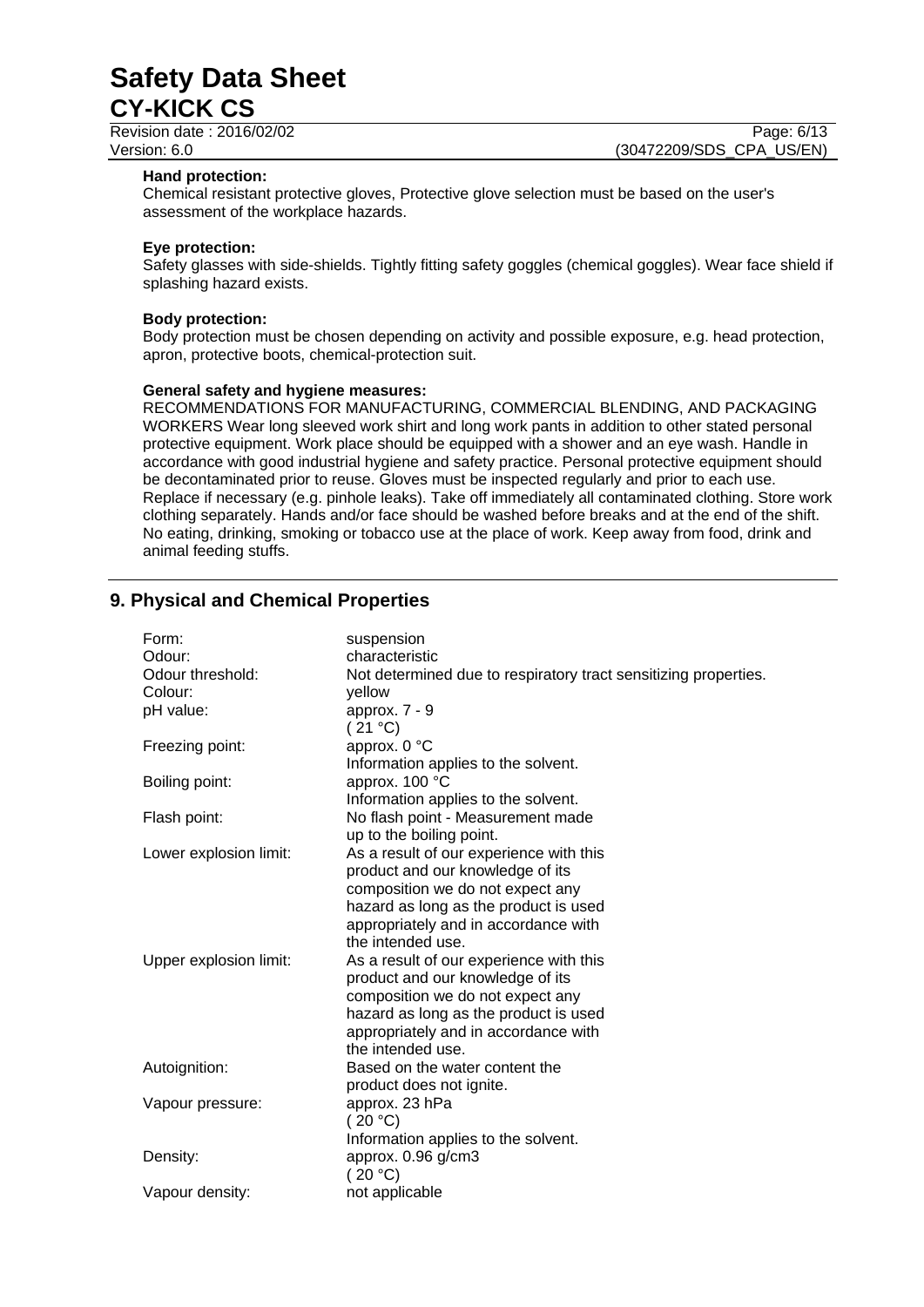# **Safety Data Sheet CY-KICK CS**<br>Revision date: 2016/

| Revision date: 2016/02/02<br>Version: 6.0               | Page: 7/13<br>(30472209/SDS CPA US/EN)                                                                                                                                                                                                                                                  |
|---------------------------------------------------------|-----------------------------------------------------------------------------------------------------------------------------------------------------------------------------------------------------------------------------------------------------------------------------------------|
| Partitioning coefficient n-<br>octanol/water (log Pow): | not applicable                                                                                                                                                                                                                                                                          |
| Thermal decomposition:                                  | carbon monoxide, carbon dioxide, nitrogen dioxide, nitrogen<br>oxide, Hydrogen chloride, hydrogen fluoride<br>Stable at ambient temperature. If product is heated above<br>decomposition temperature toxic vapours may be released. To<br>avoid thermal decomposition, do not overheat. |
| Viscosity, dynamic:                                     | not determined                                                                                                                                                                                                                                                                          |
| Solubility in water:                                    | dispersible                                                                                                                                                                                                                                                                             |
| Evaporation rate:<br>Other Information:                 | not applicable<br>If necessary, information on other physical and chemical                                                                                                                                                                                                              |
|                                                         | parameters is indicated in this section.                                                                                                                                                                                                                                                |

# **10. Stability and Reactivity**

# **Reactivity**

No hazardous reactions if stored and handled as prescribed/indicated.

Corrosion to metals: Corrosive effects to metal are not anticipated.

Oxidizing properties: not fire-propagating

# **Chemical stability**

The product is stable if stored and handled as prescribed/indicated.

# **Possibility of hazardous reactions**

The product is chemically stable.

# **Conditions to avoid**

Avoid all sources of ignition: heat, sparks, open flame. Avoid prolonged storage. Avoid electro-static discharge. Avoid contamination. Avoid prolonged exposure to extreme heat. Avoid extreme temperatures.

# **Incompatible materials**

No substances known that should be avoided.

# **Hazardous decomposition products**

Decomposition products:

No hazardous decomposition products if stored and handled as prescribed/indicated., Prolonged thermal loading can result in products of degradation being given off.

Thermal decomposition:

Possible thermal decomposition products:

carbon monoxide, carbon dioxide, nitrogen dioxide, nitrogen oxide, Hydrogen chloride, hydrogen fluoride

Stable at ambient temperature. If product is heated above decomposition temperature toxic vapours may be released. To avoid thermal decomposition, do not overheat.

# **11. Toxicological information**

# **Primary routes of exposure**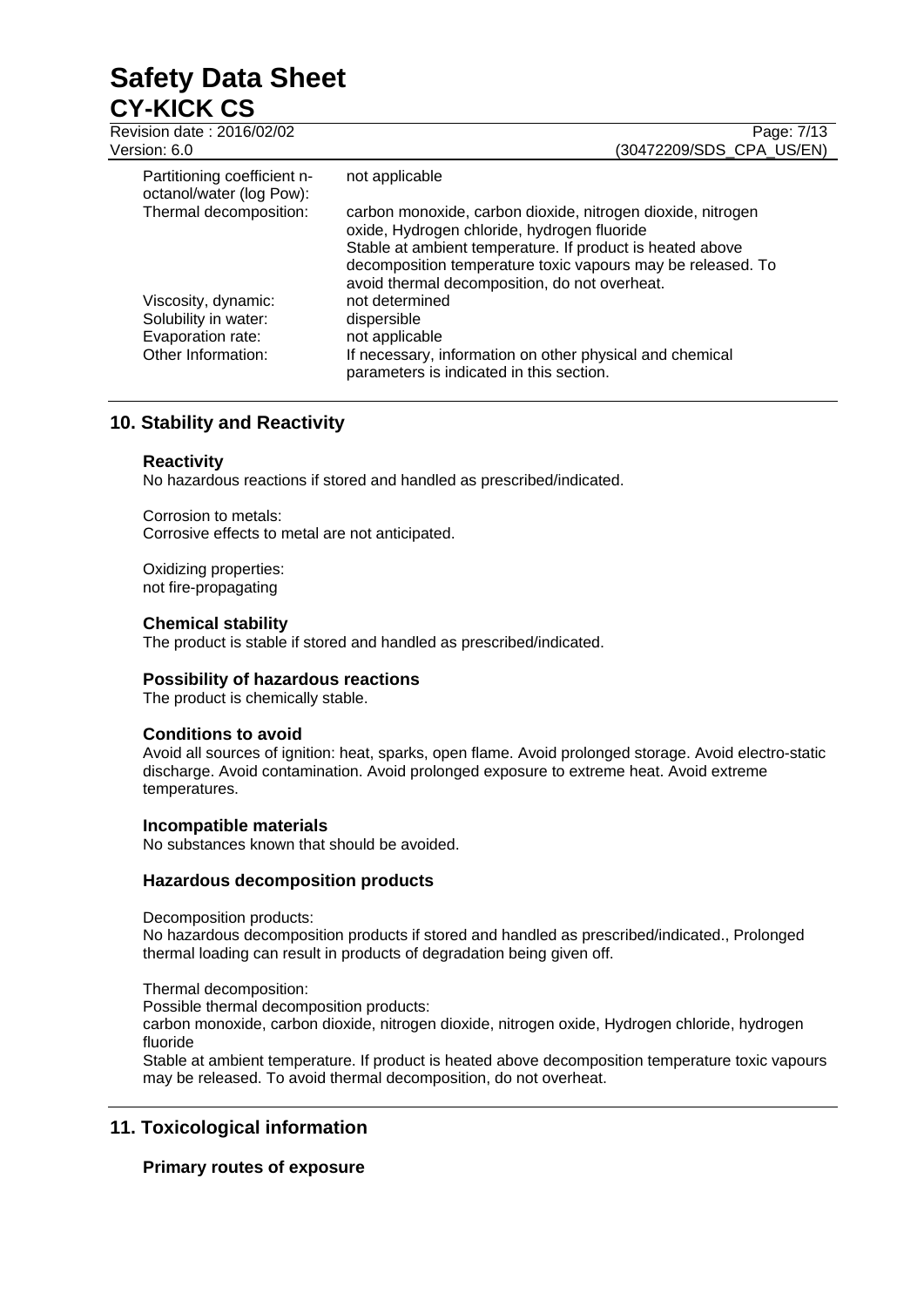Revision date : 2016/02/02 Page: 8/13 Version: 6.0 **(30472209/SDS\_CPA\_US/EN)** 

Routes of entry for solids and liquids are ingestion and inhalation, but may include eye or skin contact. Routes of entry for gases include inhalation and eye contact. Skin contact may be a route of entry for liquefied gases.

# **Acute Toxicity/Effects**

Acute toxicity

Assessment of acute toxicity: Virtually nontoxic after a single ingestion. Virtually nontoxic by inhalation. Virtually nontoxic after a single skin contact.

**Oral** Type of value: LD50 Species: rat Value: > 5,000 mg/kg (EPA Guideline) No mortality was observed.

Inhalation Not inhalable due to the physico-chemical properties of the product.

Dermal Type of value: LD50 Species: rabbit Value:  $> 5,000$  mg/kg (other) No mortality was observed.

# Assessment other acute effects

Assessment of STOT single: Based on the available information there is no specific target organ toxicity to be expected after a single exposure.

The product has not been tested. The statement has been derived from the properties of the individual components.

# Irritation / corrosion

Assessment of irritating effects: May cause slight but temporary irritation to the eyes. May cause moderate irritation to the skin.

Skin Species: rabbit Result: Slightly irritating. Method: other

Eye Species: rabbit Result: non-irritant Method: EPA Guideline

Sensitization

Assessment of sensitization: Skin sensitizing effects were not observed in animal studies.

*Information on: P-MDI Assessment of sensitization: The substance may cause sensitization of the respiratory tract. Sensitization after skin contact possible.* ----------------------------------

modified Buehler test Species: guinea pig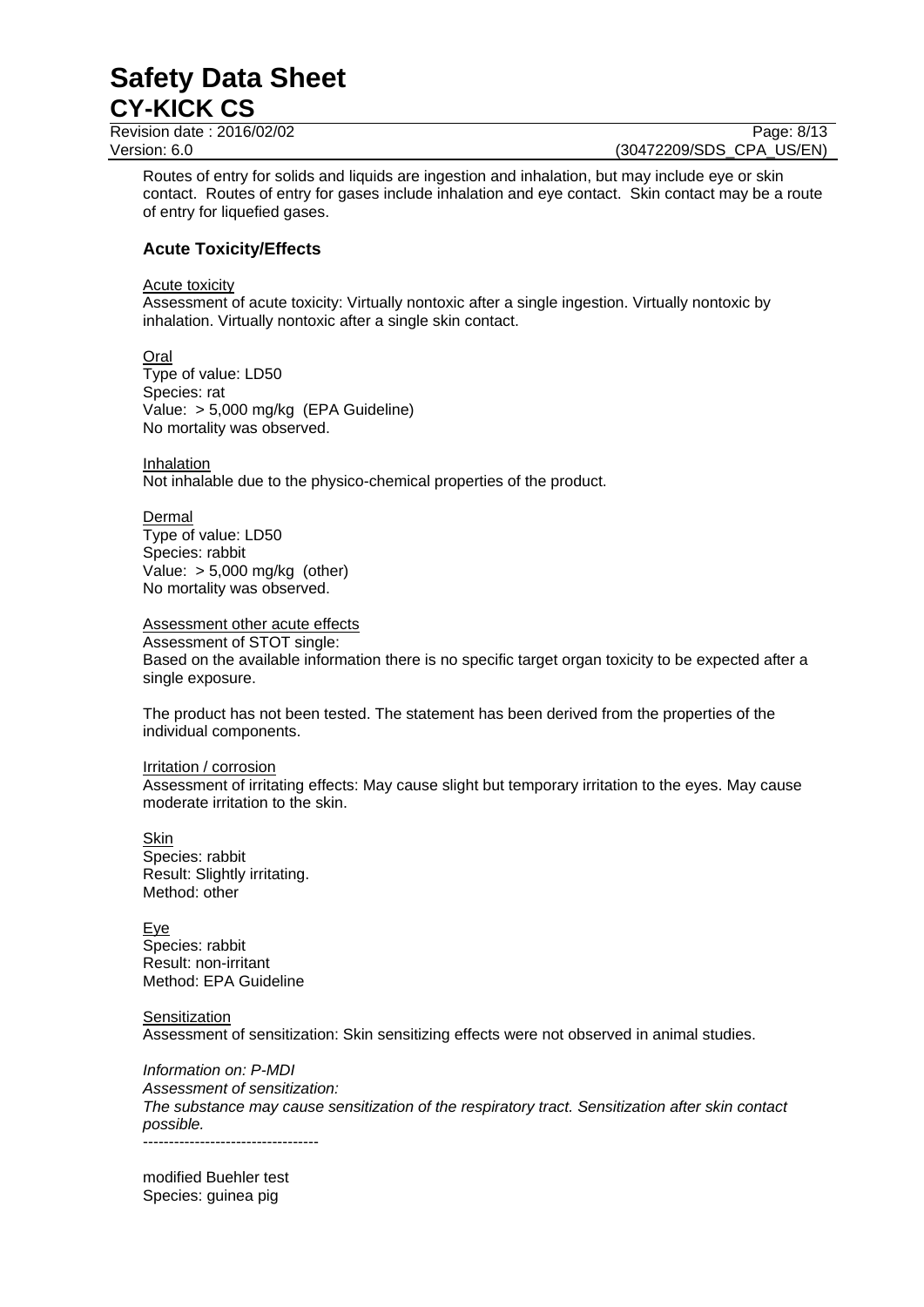Revision date : 2016/02/02 Page: 9/13

Version: 6.0 **(30472209/SDS\_CPA\_US/EN)** 

Result: Skin sensitizing effects were not observed in animal studies. Method: other

# **Chronic Toxicity/Effects**

# Repeated dose toxicity

Assessment of repeated dose toxicity: The product has not been tested. The statement has been derived from the properties of the individual components.

*Information on: Isocyanic acid, polymethylenepolyphenylene ester (P-MDI) Assessment of repeated dose toxicity: Repeated inhalation exposure may affect certain organs.* ----------------------------------

#### Genetic toxicity

Assessment of mutagenicity: The product has not been tested. The statement has been derived from the properties of the individual components. Mutagenicity tests revealed no genotoxic potential.

#### **Carcinogenicity**

Assessment of carcinogenicity: The product has not been tested. The statement has been derived from the properties of the individual components. The results of various animal studies gave no indication of a carcinogenic effect.

#### *Information on: cyfluthrin*

*Assessment of carcinogenicity: In long-term studies in rats and mice in which the substance was given by feed, a carcinogenic effect was not observed.*

*In long-term studies in rats and mice in which the substance was given by feed, a carcinogenic effect was not observed.*

----------------------------------

#### Reproductive toxicity

Assessment of reproduction toxicity: The product has not been tested. The statement has been derived from the properties of the individual components. The results of animal studies gave no indication of a fertility impairing effect.

# *Information on: cyfluthrin*

*Assessment of reproduction toxicity: No reproductive toxic effects reported. No reliable data are available concerning reproduction toxicity.* ----------------------------------

#### **Teratogenicity**

Assessment of teratogenicity: The product has not been tested. The statement has been derived from the properties of the individual components. Animal studies gave no indication of a developmental toxic effect at doses that were not toxic to the parental animals.

*Information on: cyfluthrin*

*Assessment of teratogenicity: No teratogenic effects reported. No reliable data was available concerning teratogenicity.* ----------------------------------

Other Information Misuse can be harmful to health.

# **Symptoms of Exposure**

The most important known symptoms and effects are described in the labelling (see section 2) and/or in section 11., Further important symptoms and effects are so far not known.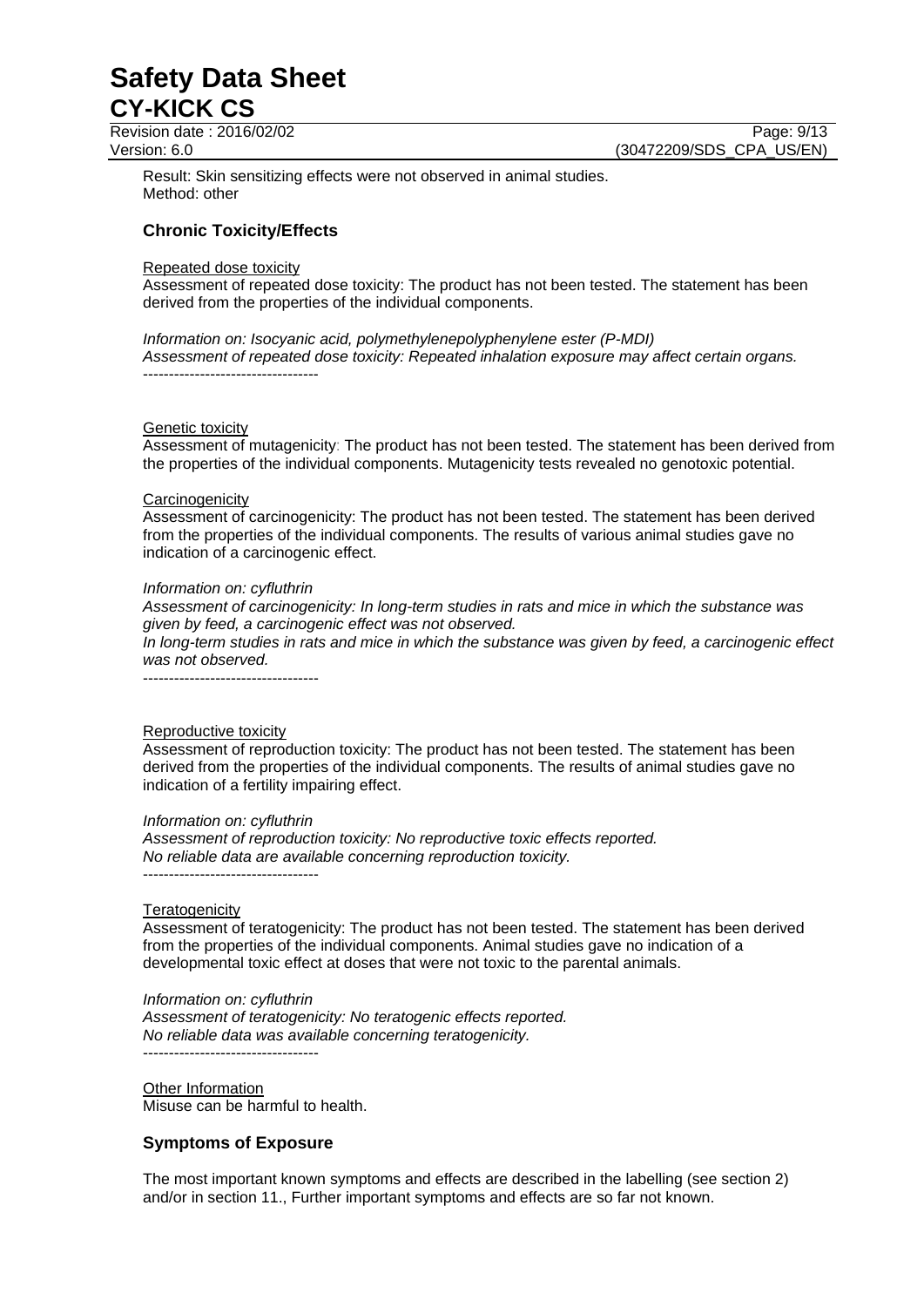Revision date : 2016/02/02

# **12. Ecological Information**

# **Toxicity**

Aquatic toxicity Assessment of aquatic toxicity: Very toxic (acute effect) to aquatic invertebrates. Very toxic (acute effect) to fish. Acutely harmful for aquatic plants.

#### Toxicity to fish

*Information on: cyfluthrin LC50 (96 h) 0.00047 mg/l, Oncorhynchus mykiss* ----------------------------------

#### Aquatic invertebrates

*Information on: cyfluthrin EC50 (48 h) 0.00016 mg/l, Daphnia magna* ----------------------------------

#### Aquatic plants

*Information on: cyfluthrin EC50 (96 h) > 10 mg/l, Scenedesmus subspicatus* ----------------------------------

# Chronic toxicity to fish

*Information on: cyfluthrin No observed effect concentration (307 d) 0.00014 mg/l, Oncorhynchus mykiss No observed effect concentration (58 d) 0.00001 mg/l, Oncorhynchus mykiss* ----------------------------------

#### Chronic toxicity to aquatic invertebrates

*Information on: cyfluthrin No observed effect concentration (21 d) 0.00002 mg/l, Daphnia magna* ----------------------------------

# **Bioaccumulative potential**

Assessment bioaccumulation potential The product has not been tested. The statement has been derived from the properties of the individual components.

# **Mobility in soil**

Assessment transport between environmental compartments The product has not been tested. The statement has been derived from the properties of the individual components.

*Information on: cyfluthrin*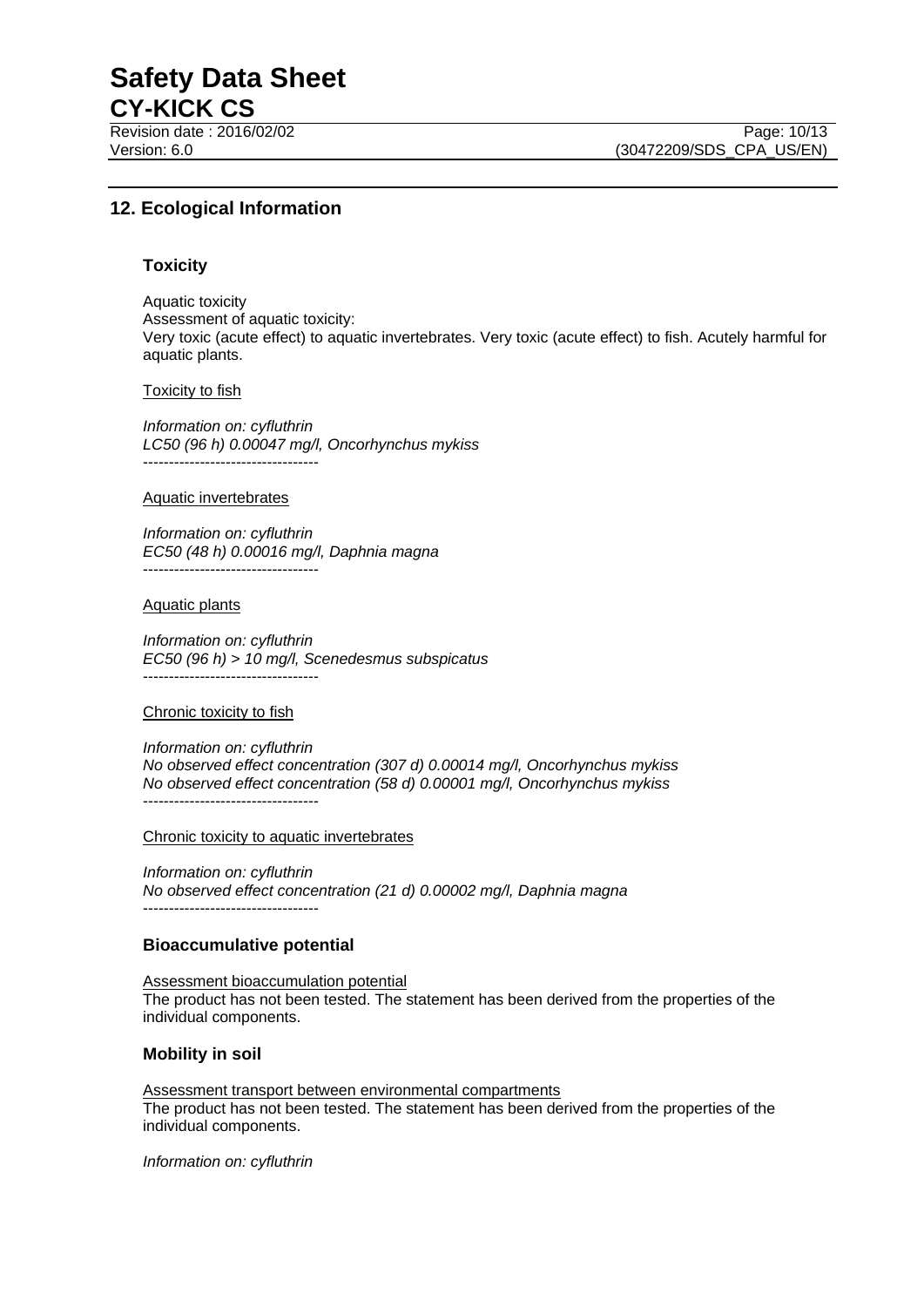Revision date : 2016/02/02 Version: 6.0 (30472209/SDS\_CPA\_US/EN)

*Following exposure to soil, the product trickles away and can - dependant on degradation - be transported to deeper soil areas with larger water loads.* ----------------------------------

# **Additional information**

Other ecotoxicological advice: Do not discharge product into the environment without control.

# **13. Disposal considerations**

#### **Waste disposal of substance:**

Pesticide wastes are regulated. If pesticide wastes cannot be disposed of according to label instructions, contact the State Pesticide or Environmental Control Agency or the Hazardous Waste representative at the nearest EPA Regional Office for guidance.

#### **Container disposal:**

Rinse thoroughly at least three times (triple rinse) in accordance with EPA recommendations. Consult state or local disposal authorities for approved alternative procedures such as container recycling. Recommend crushing, puncturing or other means to prevent unauthorized use of used containers.

# **14. Transport Information**

| Land transport<br><b>USDOT</b>                                                                               |                                                                                                                                          |
|--------------------------------------------------------------------------------------------------------------|------------------------------------------------------------------------------------------------------------------------------------------|
|                                                                                                              | Not classified as a dangerous good under transport regulations                                                                           |
| Sea transport<br>IMDG                                                                                        |                                                                                                                                          |
| Hazard class:<br>Packing group:<br>ID number:<br>Hazard label:<br>Marine pollutant:<br>Proper shipping name: | 9<br>$\mathbf{III}$<br><b>UN 3082</b><br>9, EHSM<br>YES.<br>ENVIRONMENTALLY HAZARDOUS SUBSTANCE, LIQUID,<br>N.O.S. (contains CYFLUTHRIN) |
| Air transport<br><b>IATA/ICAO</b>                                                                            |                                                                                                                                          |
| Hazard class:<br>Packing group:<br>ID number:<br>Hazard label:<br>Proper shipping name:                      | 9<br>$\mathbf{III}$<br><b>UN 3082</b><br>9, EHSM<br>ENVIRONMENTALLY HAZARDOUS SUBSTANCE, LIQUID,<br>N.O.S. (contains CYFLUTHRIN)         |

# **15. Regulatory Information**

# **Federal Regulations**

**Registration status:**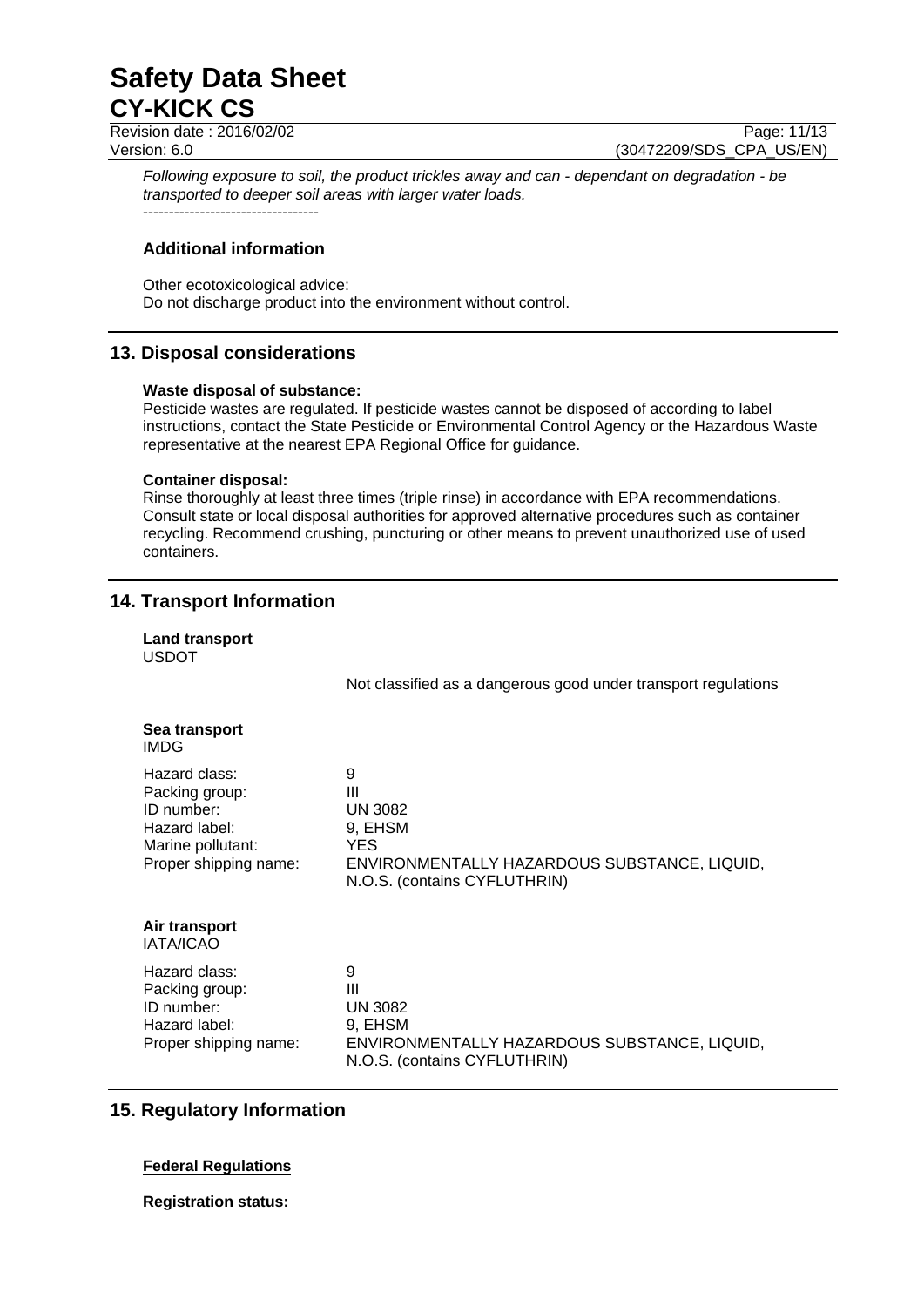Revision date : 2016/02/02 Page: 12/13

Version: 6.0 (30472209/SDS\_CPA\_US/EN)

Crop Protection TSCA, US released / exempt

Chemical TSCA, US blocked / not listed

**EPCRA 311/312 (Hazard categories):** Acute;

**EPCRA 313:**

**CAS Number Chemical name** 68359-37-5 Cyfluthrin

**CERCLA RQ CAS Number Chemical name** 5000 LBS 9016-87-9 P-MDI

**CA Prop. 65:**

CA PROP 65: An assessment has determined that there is no significant risk present.

# **NFPA Hazard codes:**

Health : 0 Fire: 1 Reactivity: 1 Special:

# **Labeling requirements under FIFRA**

This chemical is a pesticide product registered by the Environmental Protection Agency and is subject to certain labeling requirements under federal pesticide law. These requirements differ from the classification criteria and hazard information required for safety data sheets, and workplace labels of non-pesticide chemicals. Following is the hazard information as required on the pesticide label.

CAUTION: KEEP OUT OF REACH OF CHILDREN. KEEP OUT OF REACH OF DOMESTIC ANIMALS. HARMFUL IF ABSORBED THROUGH SKIN. Avoid contact with the skin, eyes and clothing. Wash thoroughly after handling.

# **16. Other Information**

# **SDS Prepared by:**

BASF NA Product Regulations SDS Prepared on: 2016/02/02

We support worldwide Responsible Care® initiatives. We value the health and safety of our employees, customers, suppliers and neighbors, and the protection of the environment. Our commitment to Responsible Care is integral to conducting our business and operating our facilities in a safe and environmentally responsible fashion, supporting our customers and suppliers in ensuring the safe and environmentally sound handling of our products, and minimizing the impact of our operations on society and the environment during production, storage, transport, use and disposal of our products.

IMPORTANT: WHILE THE DESCRIPTIONS, DESIGNS, DATA AND INFORMATION CONTAINED HEREIN ARE PRESENTED IN GOOD FAITH AND BELIEVED TO BE ACCURATE , IT IS PROVIDED FOR YOUR GUIDANCE ONLY. BECAUSE MANY FACTORS MAY AFFECT